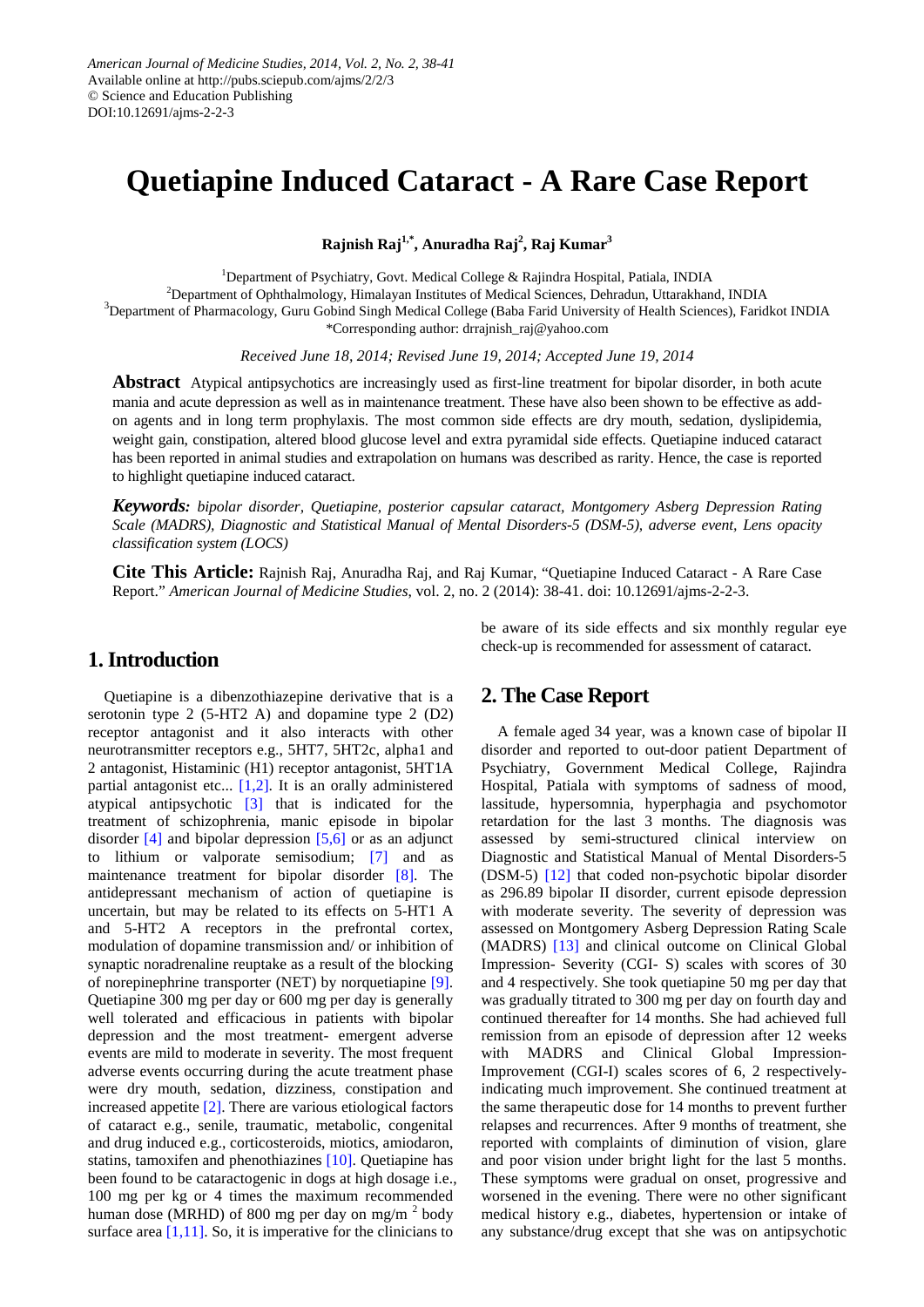drug i.e., quetiapine 300 mg per day for the last 14 months. On local examination, her unaided visual acuity was 20/50 and 20/40 for right and left eye respectively. Her best corrected visual acuity was 20/20 for both eyes with refractive error of -1.0D Spherical/+0.5D Cylinder at 160 degree for right eye and +1.0D Spherical for left eye. Her intraocular pressure was 16 mm Hg and 14 mm Hg for right and left eye respectively. On slit-lamp examination, both eyes showed cataract and rest of anterior segment examinations were unremarkable. Corneas of both eyes were transparent without any deposits. After full dilatation of pupil, both eyes showed cortical cataract grade-3 with wedge shaped opacities (cortical spokes) at the periphery of the lens with pointed ends of opacities oriented towards the centre (Figure 2 a  $\&$  b) and were seen as dark shadows on retro-illumination (Figure 3 a & b). In addition, right eye showed posterior subcapsular cataract of grade-3 according to Lens opacity classification system (LOCS-III). Fundus examination for both eyes was normal and her eyes examined before the start of therapy (Figure 1 a, b, c & d) and after every six months to rule out ocular toxicity. On WHO-UMC causality scale [\[20\]](#page-3-4) it showed probable adverse drug reaction and Naranjo probability scale [21] score of 7 indicates probable association for quetiapine (administration of drug) induced cataract (a clinical event), of long duration (reasonable time sequence of more than 6 months) with no other confounding drug or diseases and rechallenge not required.



**Figure 1 (a).** Shows clear crystalline lens (right eye)



**Figure 1 (b).** Shows clear crystalline lens (left eye)



**Figure 1 (c).** Shows retro-illumination of right eye with no cataract changes



Figure 1 (d). Shows retro-illumination of left eye with no cataract changes



**Figure 2 (a).** Shows cortical cataract with peripheral spokes in right eye



**Figure 2 (b).** Shows cortical cataract with peripheral spokes in left eye



Figure 3 (a). Shows peripheral spokes and posterior subcapsular cataract on retro-illumination in right eye



**Figure 3 (b).** Same on retro-illumination in left eye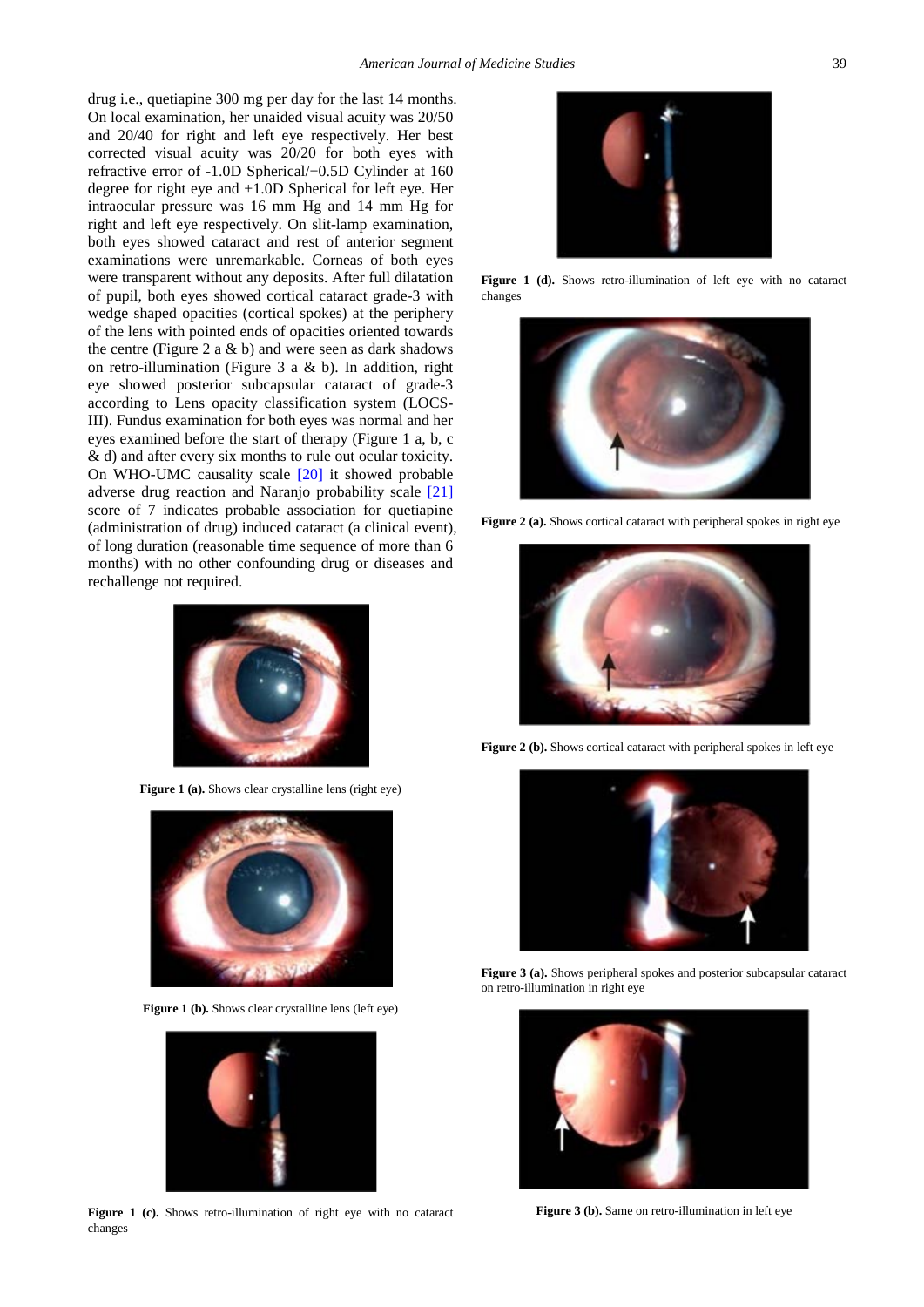#### **3. Discussion**

Bipolar depression is a common and debilitating disorder which differs from unipolar disorder in severity, time course, recurrence and response to the treatment. About 15 % of people with bipolar disorder commit suicide and bipolar depression entails a greater socioeconomic burden than either mania or unipolar depression [\[14\].](#page-3-5) Quetiapine is efficacious in dose of 300- 600 mg daily (as monotherapy) in bipolar I and bipolar II depression, prevents relapse into depression and mania and is probably the drug of choice in bipolar depression [\[15\].](#page-3-6) Typical antipsychotic drugs, mainly phenothiazines, chlorpromazine and atypical antipsychotics e.g., olanzapine, risperidone and ziprasidone can lead to lenticular opacities [\[10\].](#page-3-1) There are anecdotal reports, about quetiapine showing ocular side effects e.g., cataract which are rare, transitory and infrequent [\[16\].](#page-3-7) The preclinical studies on dogs receiving quetiapine for 6 to 12 months showed focal triangular cataracts at the junction of posterior sutures in the outer cortex of lens. These findings may be due to inhibition of cholesterol biosynthesis by quetiapine. However, there was no correlation between plasma cholesterol and presence of cataracts in individual dogs [\[1\].](#page-2-0) The appearance of delta-8-cholesterol in plasma is consistent with inhibition at a later stage in cholesterol biosynthesis and there was 25% reduction in cholesterol content of the outer cortex of the lens [\[1\].](#page-2-0) The lipid lowering drugs e.g., simvastatin, pravastatin and lovastatin also interfere with cholesterol biosynthesis but showed no clear evidence about their cataractogenic potential [\[16\].](#page-3-7) In this case report, patient was on quetiapine dosage of 300 mg per day for the last 14 months. The above treatment was consistent with the Maudsley prescribing guidelines in psychiatry for long-term management of bipolar depression in continuation phase [\[15\].](#page-3-6) Valibhai et al., 2001 reported a case of lenticular changes after 15 months of quetiapine therapy for schizophrenia [\[17\].](#page-3-8) In this case, patient was of bipolar depression and required long term prophylaxis for management of current episode and prevention of further relapses and recurrences. Nasrallah et al., 1999 reported lens opacities in 15 patients taking quetiapine and majority of these patients had the following risk factors for cataract e.g., smoking, diabetes, hypertension, advanced age and pre-existing cataract [\[18\].](#page-3-9) However, in present case, patient was non-diabetic, nonhypertensive and non-smoker and unlikely to be cataractogenic. The one year study in female monkeys showed striated appearance of the anterior lens surface at a dose of 225 mg per kg or 5.5 times the MRHD of 800 mg per kg on mg/m<sup>2</sup> body surface area [\[1\].](#page-2-0) In this case, the types of lenticular changes in both eyes were peripheral cortical spokes and in right eye posterior subcapsular cataract of grade-3 according to (LOCS-III) which is at variance and indicate drug induced cataract. If the patient is on quetiapine, as reported in Stahl's prescriber's guide, 2009 [\[19\]](#page-3-10) United States (US) manufacturer recommends six monthly eye check-up for cataract though unnecessary is at variance with our observation as highlighted in this case.

#### **4. Conclusion**

Patients on long-term atypical antipsychotic may develop metabolic side effects e.g., dyslipidemia, hypertension, weight gain, diabetes, obesity, extrapyramidal side effects etc., and quetiapine is also not devoid of the above features but in addition to that there is higher preponderance of cataract formation that can be probable and unlikely to be attributable to another cause. Hence, patient on quetiapine should be assessed for ophthalmic examination at baseline and thereafter periodically at every six months.

#### **5. Limitations of Study**

The double-blind randomized, placebo controlled or prospective cohort studies are needed to generalize these intriguing findings and establish causality.

## **6. Implication/ Salient Features of this Study**

Patients on atypical antipsychotic drug e.g., quetiapine when complaints of diminution of vision, glare or poor vision under bright light and no medical history of diabetes, hypertension, dyslipidemia etc., should be examined for drug induced ocular toxicity i.e., cataract.

### **7. Source of Support**

Nil.

### **8. Conflict of Interest**

None declared.

### **References**

- <span id="page-2-0"></span>[1] AstraZeneca Pharmaceuticals LP. Seroquel package insert. Wilmington, DE, AstraZeneca Pharmaceuticals, October, 2013 (http://dailymed.nlm.nih.gov/dailymed/lookup.cfm?setid=0584dda 8-bc3c-48fe-1a90-79608f78e8a0#ID\_1ead488d-26c6-4023-8222- 129 ac9cccf40). [Accessed on May 5, 2014].
- <span id="page-2-6"></span>[2] Sanford, M. and Keating, G.M, Quetiapine a review of its use in the management of bipolar depression, *CNS Drugs*, 26.435- 60.2012.
- <span id="page-2-1"></span>[3] Kapur, S. and Seeman, P, Does fast dissociation from the dopamine D2 receptor explain the action of atypical antipsychotics? A new hypothesis, *Am J Psychiatry*, 158. 360-9. 2001.
- <span id="page-2-2"></span>[4] Pharmacotherapy of psychosis and mania, In: Brunton LL, editor. Goodman and Gilman's *The pharmacological basis of therapeutics*. 11th ed. New York: McGraw- Hill,2006, pp 461-500.
- <span id="page-2-3"></span>[5] Calabrese, J.R., Keck, Jr, P.E., Macfadden, W. et al., A randomized, double- bind, placebo- controlled trial of quetiapine in the treatment of bipolar I or II depression, The BOLDER Study Group, *Am J Psychiatry*, 162. 1351-60. 2005.
- [6] Thase, M.E., Macfadden, W., Weisler, R.H. et al., Efficacy of quetiapine monotherapy in bipolar I and II depression: a doublebind, placebo- controlled study, The BOLDER II Study Group, *J Clin Psychopharmacol*, 26. 600-9. 2006.
- <span id="page-2-4"></span>[7] Sachs, G., Chengappa, K.N., Suppes, T. et al., Quetiapine with lithium or divalproex for the treatment of bipolar mania: a randomized, double-blind placebo-controlled study, *Bipolar Disord*, 6. 213-23. 2004.
- <span id="page-2-5"></span>[8] Thase, M.E, Quetiapine monotherapy for bipolar depression, *Neuropsychiatrc Dis Treat*, 4. 11-21. 2008.